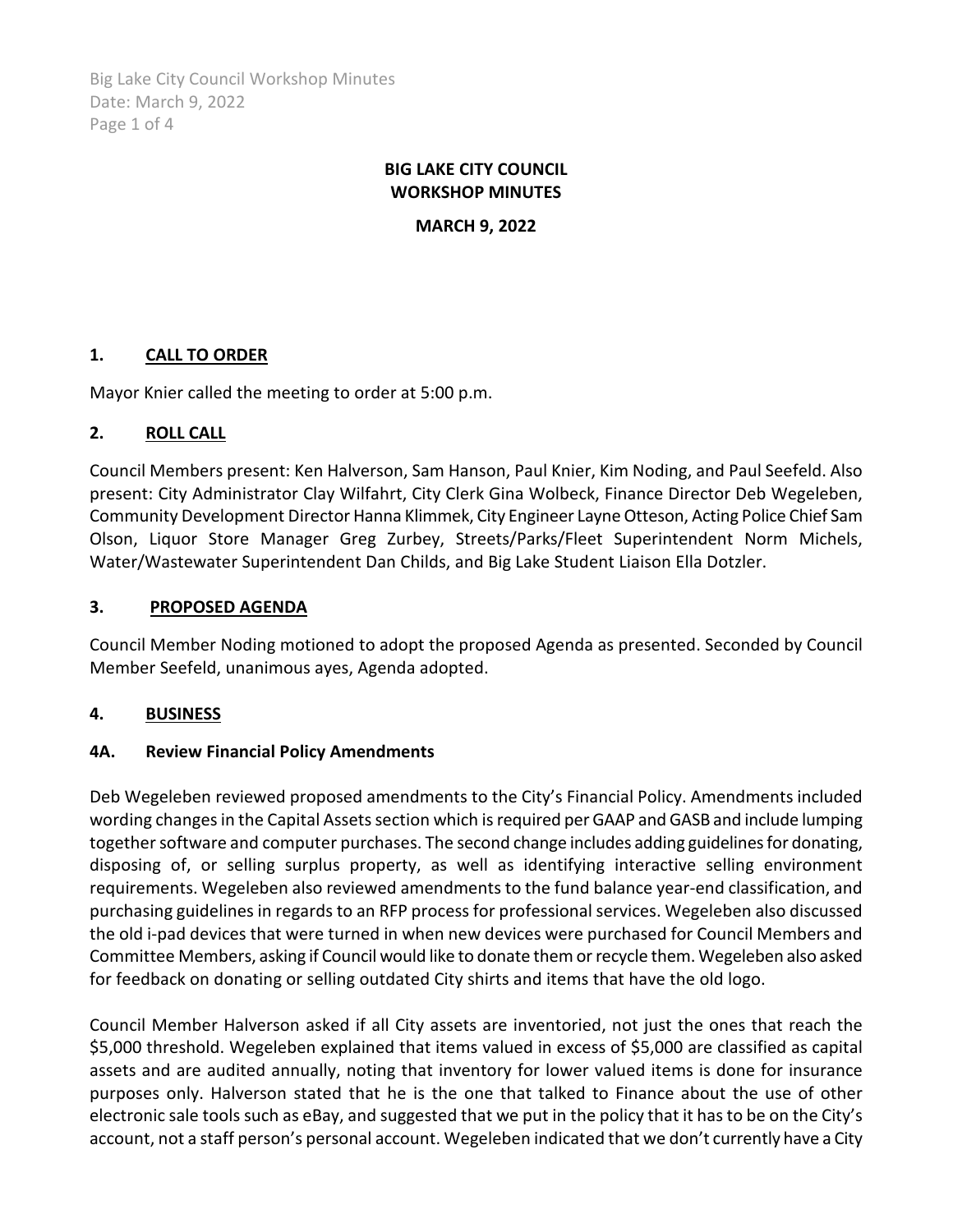Big Lake City Council Workshop Minutes Date: March 9, 2022 Page 2 of 4

eBay account but we could set one up. Halverson stated that he wants to be sure the issue that happened previously, doesn't happen again. Halverson also asked about advertising for professional services, and suggested we include in the policy a financial cap that would require three RFP's, if they are attainable. Right now, it is only expected that an RFP be done, but it isn't currently in the policy. Wegeleben discussed that it should only be required if there are three attainable quotes. Halverson also discussed the other things that he is after is because we need to bid things out and be fair to every business and everybody around. Wegeleben discussed that when an RFP is sent out, all quotes and contracts come back to the City Council for final consideration. Wegeleben clarified that this is just for professional services, and explained that the dollar amount doesn't really matter as all contracts are brought to Council for their approval. Council Member Hanson asked what would happen if we can't get three quotes submitted. Council Member Noding reviewed that we only received two quotes back for the Code Revision Project, which would be acceptable. Clay Wilfahrt reviewed the varying cost differences between types of municipal projects, and discussed the process and expense for a firm to put proposals together. Wilfahrt also noted that he understands Halverson's comments in that professional service costs need to be reviewed so that it doesn't lead to expenses getting out of control from one vendor. Wilfahrt asked if there should be a floor where we would go for a full RFP, or are there instances where we would engage one firm due to the small size of the services needed where it wouldn't make sense for them to go to the expense of producing a full proposal. Layne Otteson indicated that for services that will cost between \$2,500 to \$3,000 we haven't gone out for quote and we usually use a firm familiar with the City operations, and one that has an institutional knowledge of our community. Otteson suggested that services projected to cost in excess of \$10,000 would be a good number for requiring an RFP process. Wegeleben clarified that our current policy already requires that quotes be obtained for purchases from \$1,000 to \$25,000. Halverson stated that is why we should leave the dollar amount up to staff. He is just making the recommendation, and leave it to Staff to come up with the dollar amount. Hanson questioned why we would add language like this in if it isn't going to be a requirement. We have been working on eliminating redundancy in the City Code and questioned why we would add in the requirement for three quotes, unless we can't get three. Hanson stated that he feels that by adding this language into the policy it would just create more redundancy. Halverson responded that we should just list the three-quote requirement. Wegeleben clarified that this section of the Financial Policy is just for competitive bidding which is anything over \$175,000; however, we do like to do RFP's for anything at \$25,000 to \$100,000 anyways. Mayor Knier asked if by adding this language in, will we be tying our hands and wasting time. Wilfahrt asked for clarification if anything from \$1,000 to \$25,000 requires a quote(s) be obtained when possible. Wegeleben confirmed that the policy already states that anything from \$1,000 to \$25,000, when possible, quotes should be obtained from various vendors. Knier noted that by adding in language to require three quotes, it would keep it clear in the future. Wegeleben responded that we could add in language to require three quotes whenever possible. While a bid process isn't statutorily required for these types of services, we have found that by doing an RFP it has been financially beneficial. Halverson stated that this language will give guidance to future staff as well as current.

Council Members also discussed that the City should try to donate old tablets and outdated city shirtsto local organizations when possible.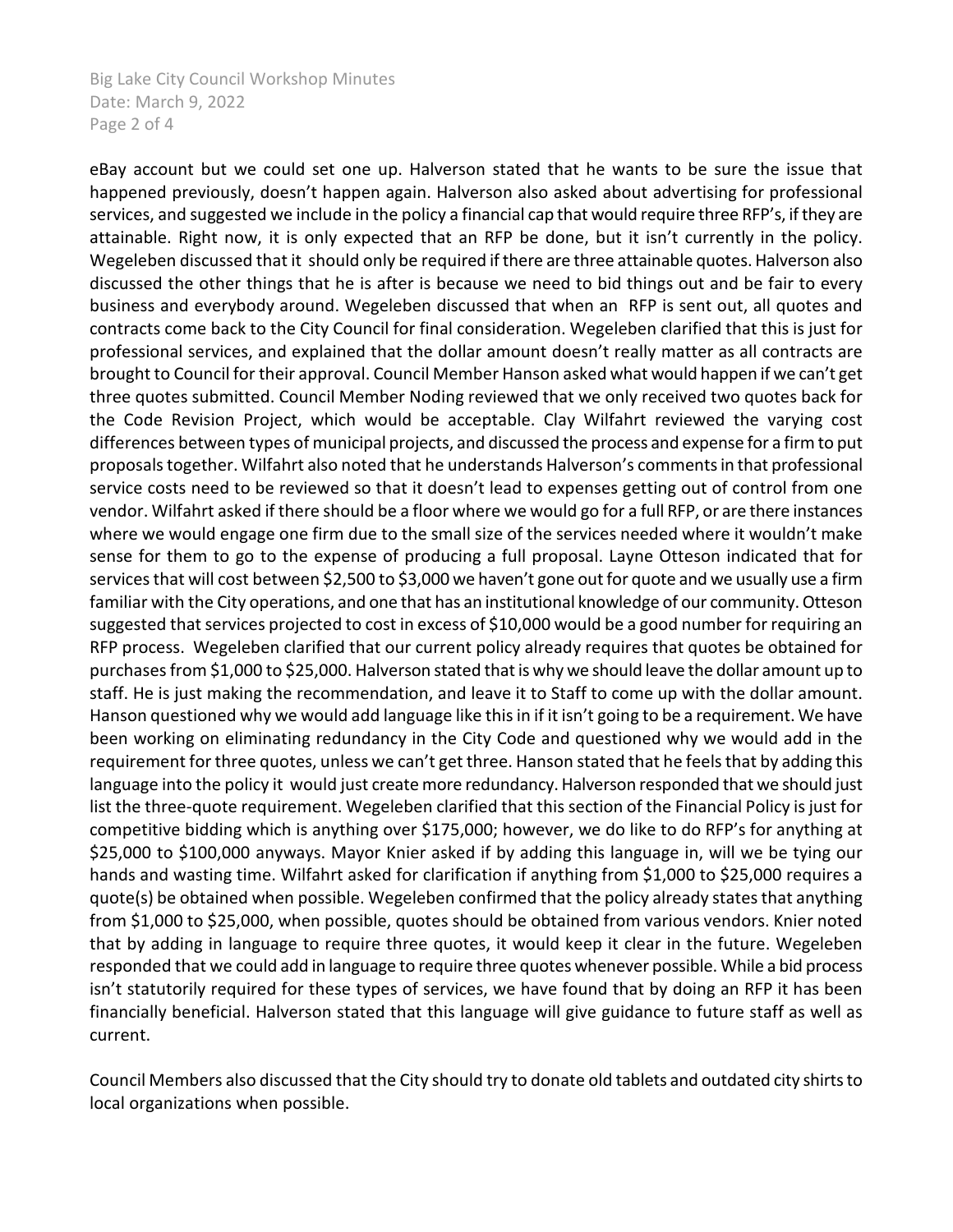Big Lake City Council Workshop Minutes Date: March 9, 2022 Page 3 of 4

Council directed Staff to bring forward recommended amendments to the City's Financial Policy as discussed, to the March 23, 2022 Council Meeting.

## **4B. Update Regarding Support of Jurisdictional Exchange for CSAH 11 and Minnesota Trunk Hwy 25**

Layne Otteson reviewed past discussion on the request from Sherburne County regarding a jurisdictional exchange between County Road 11 and Minnesota Highway 25. At this time, the County is requesting the City support legislative efforts to amend Minn. Stat. §161.114, Subd. 2. to define the northerly terminus of MN 25 from "at Big Lake" to "at the Big Lake area". Otteson noted that City Staff has presented numerous questions to Public Works Director Andrew Witter, and provided information on his responses. Clay Wilfahrt reviewed that County Administrator Bruce Messelt communicated they would be willing to move forward with the understanding that the City only supports this if the County will incur any additional costs that arise from a change in how the intersection costs are split.

Otteson reviewed additional language to the resolution that includes a contingency of receipt of an acceptable agreement from Sherburne County by April 8, 2022 which will specify that the City will not incur additional costs arising from the jurisdictional exchange, and to strike language relating to land use. This agreement will hold the County to a performance standard and will require an agreement be drafted that is agreeable to the City Council. The contingencies will strengthen the City's position, will be due by April 8, 2022, and will identify that if there is failure to perform will result in a letter to our Legislature rescinding our support. Otteson noted that from his perspective, these contingencies will provide the City with protection, while also showing the City's goodwill in moving forward; however, if they don't live up to their end of the agreement it would not look good for the County if the City has to send a letter to the Legislature to rescind our support.

Mayor Knier asked if the County will require an end date on the agreement. Otteson noted that the County could come back with requested changes. Knier stressed the importance that expectations are clear for all parties.

Council Member Halverson asked if this will affect the City's Hwy 10/25 intersection improvement loan. Deb Wegeleben explained that the bond is pledged to our MN State Aid funds so we should be fine. Halverson also asked for further clarification on the projected 2030 resurfacing improvements. Otteson responded that if there is a jurisdictional swap, the State may take that money and tell the County they won't be funding the project. The City does not know what negotiations will take place between the State and the County, and the City just wants to be sure the County knows that this resurfacing improvement was planned for 2030 and regardless of who has it in 2030, the planned improvement should still take place. If the County takes it over, they should be beholden to fund and complete the planned improvements. Halverson questioned the language in the agreement, asking if we should be looking for a guarantee that the improvements are completed. Clay Wilfahrt clarified that if the exchange does get approved, there would be a name change between the two roads. Halverson also asked what happens if one of the entities doesn't fulfill their commitment. Otteson responded that we have a good relationship with the County and we want this to continue.